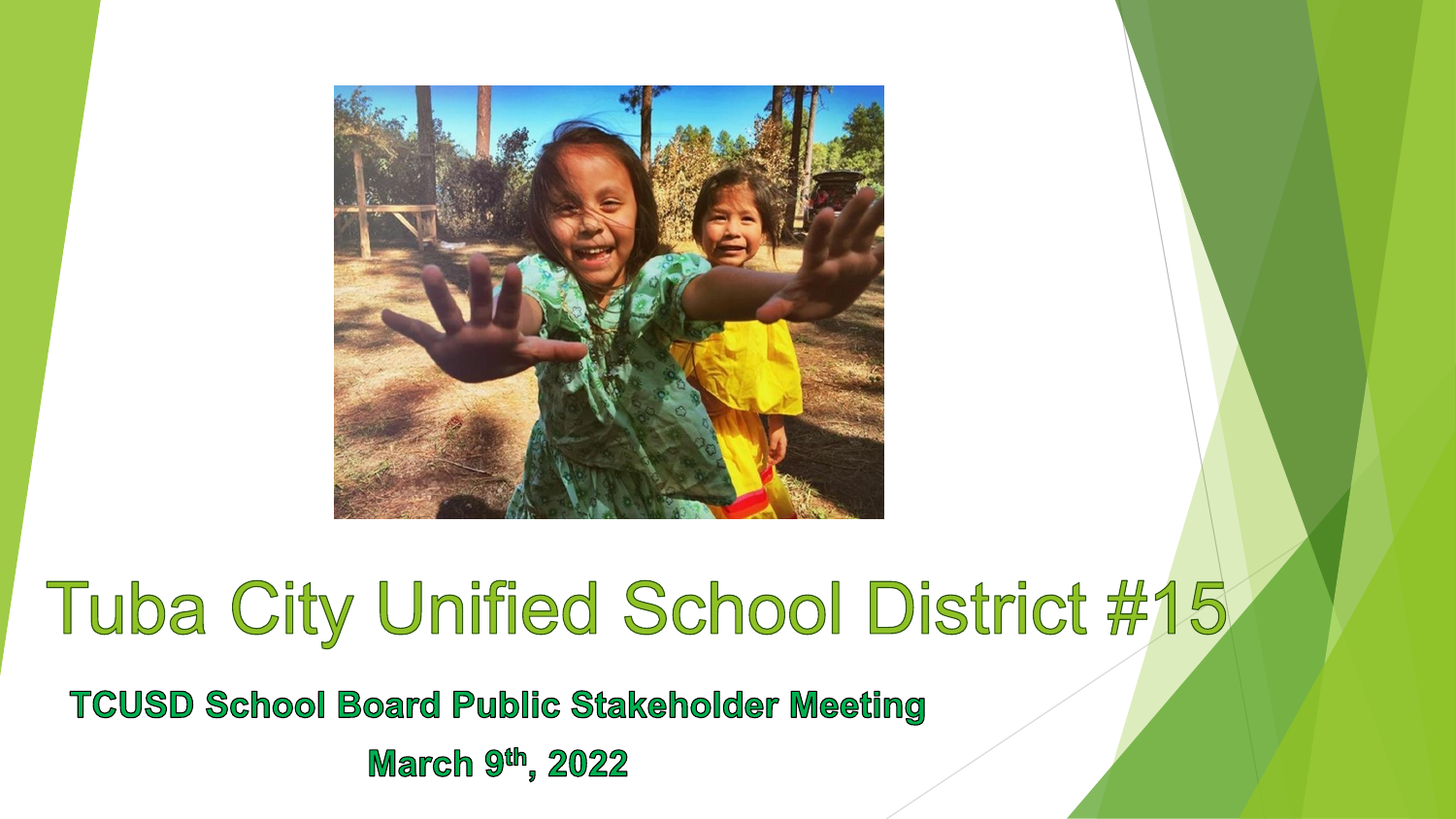#### Federal Projects Grants Update: Spring FY2022 Total of 16 Grants with ADE and USDE + Impact Aid Data

| <b>FUNDINGSOURCE</b><br><b>DESCRIPTION</b>                                                                           | <b>DISTRICT AMOUNT RECEIVED &amp;</b><br><b>ITS PRIMARY PURPOSE</b><br>(FY2022, SY2021/2022)                                                                                                                                                                                                                                                                                                                          | <b>Final Allocation with Carryover</b><br><b>From FY2021:</b>                                                                                       | <b>Notes:</b>                                                                                                                                                                   |
|----------------------------------------------------------------------------------------------------------------------|-----------------------------------------------------------------------------------------------------------------------------------------------------------------------------------------------------------------------------------------------------------------------------------------------------------------------------------------------------------------------------------------------------------------------|-----------------------------------------------------------------------------------------------------------------------------------------------------|---------------------------------------------------------------------------------------------------------------------------------------------------------------------------------|
| Title I:<br><b>Basic grants, concentration</b><br>grants, targeted grants &<br>education finance incentive<br>grants | <b>Original Allocation:</b><br>\$1,192,642.84<br>Aiding schools with projects necessary in increasing student<br>performance especially the lowest quartile struggling students<br>and building teacher instructional skills and strategies.<br><b>Salaries: (Benefits not included):</b><br><b>Tutoring:</b><br>\$27,000.00<br><b>Teaching Asst. Tutors:</b><br>\$67,669.96<br><b>Teacher Mentors:</b><br>\$6,000.00 | <b>Final Allocation with Carryover:</b><br>\$1,664,014.16<br>Many Items listed here will be<br>increased as carryover is divided                    | <b>Funds are currently</b><br>being revised and<br>increases made in<br>existing funded<br>programs<br><b>Funds are currently</b><br>being revised and                          |
| Title I PART A:<br>Improving the academic<br>achievement of<br>disadvantaged                                         | <b>At Risk Counselor:</b><br>\$47,500.00<br><b>Data Analysis Teams:</b><br>\$25,410.00<br>ITL:<br>\$32,000.00<br>SAT:<br>\$11,500.00<br>PD teachers/Staff/Principals:<br>\$103,350.00<br><b>Academic Interventionist:</b><br>\$55,600.00<br><b>Beyond Textbook Coordinator</b><br>\$82,084.00<br><b>Federal Projects Director:</b><br>\$37,500.00                                                                     | among each of these areas of the Title I<br>FY2022 Grant.<br>Revisions are currently in progress.                                                   | increases made in<br>existing funded<br>programs                                                                                                                                |
| Title I:<br><b>Parental involvement</b>                                                                              | Parent & Student Support Liaison: \$24,500.00<br><b>Parent Community Engagement:</b><br>\$21,000.00                                                                                                                                                                                                                                                                                                                   | <b>Same as above</b>                                                                                                                                |                                                                                                                                                                                 |
| Title II:<br>Preparing, training, recruiting &<br>retaining: high quality teachers &<br>administrators               | <b>Original Allocation:</b><br>\$160,810.06<br><b>Teacher and Principal Retention Stipends</b><br><b>Teacher Recruitment Stipends</b><br><b>Staff and Principal trainings</b>                                                                                                                                                                                                                                         | <b>Final Allocation with Carryover:</b><br>\$407,084.12                                                                                             | <b>Funds Are being</b><br>revised and increases<br>made in existing funded<br>programs                                                                                          |
| <b>Title III:</b><br><b>Language instruction, English</b><br>learners, native language<br>assessment                 | <b>Original Allocation:</b><br>\$8,287.50<br><b>Summer School Paraprofessionals: EL Students</b><br><b>EL Staff Training</b><br><b>Parent engagement:</b><br><b>EL Teacher Supplies</b>                                                                                                                                                                                                                               | <b>AZELLA testing results are helping to</b><br>identify students that need this support.<br><b>Final Allocation with Carryover:</b><br>\$36,887.21 | <b>With new ELL Coordinator,</b><br>numbers of identified students<br>should increase thus, the<br>funding will increase and<br>testing at school sites will<br><i>increase</i> |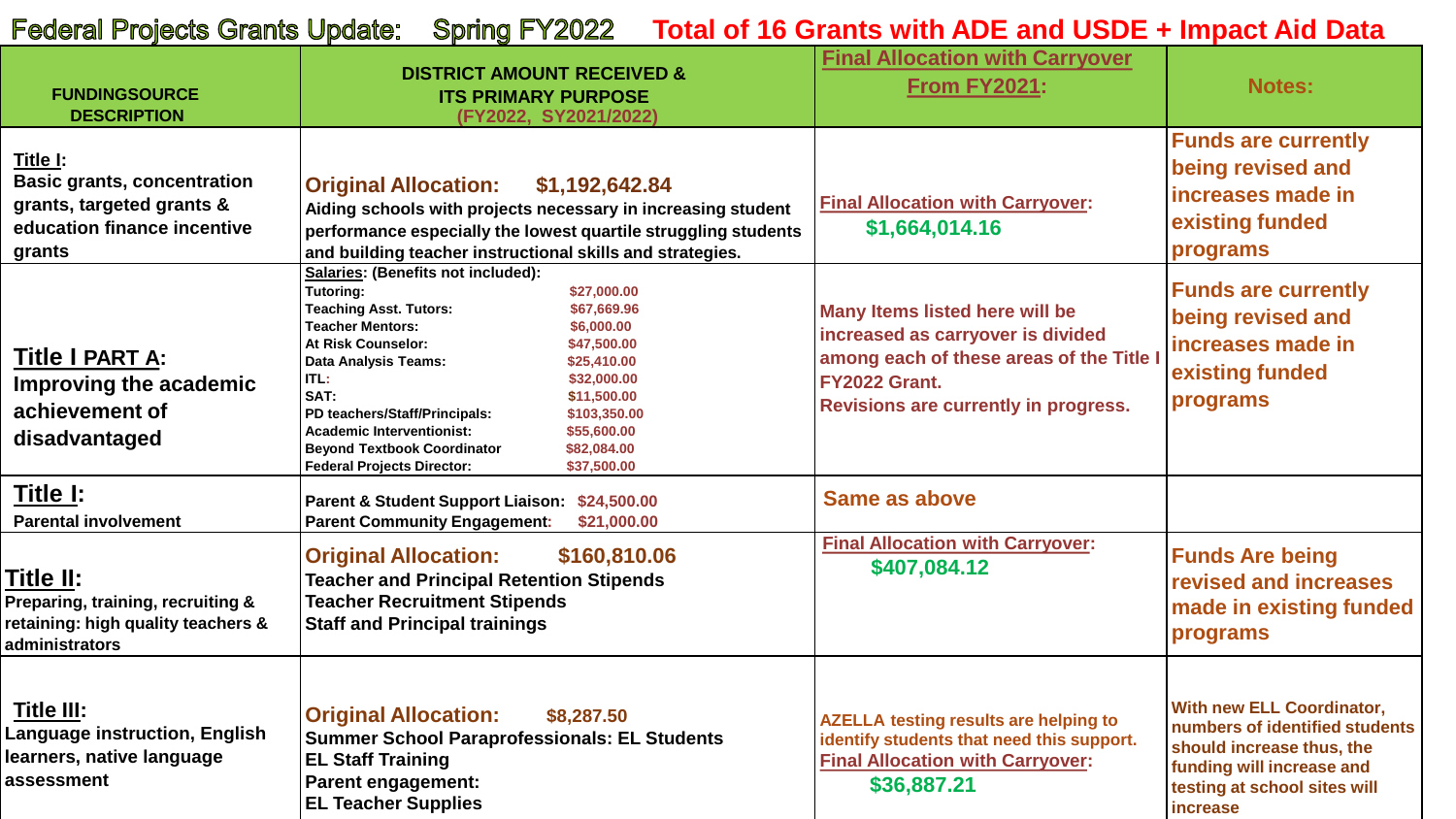#### Federal Projects Grants Update: FY2022 Continued

| <b>FUNDING SOURCE</b><br><b>DESCRIPTION</b>                                       | <b>DISTRICT AMOUNT RECEIVED &amp;</b><br><b>ITS PRIMARY PURPOSE</b><br>(FY2022, SY2021/2022)                                                                                                                                                                                                                                                                                                                     | <b>Final Allocation with</b><br><b>Carryover From FY2021:</b>                                               | <b>Notes:</b>                                                                                 |
|-----------------------------------------------------------------------------------|------------------------------------------------------------------------------------------------------------------------------------------------------------------------------------------------------------------------------------------------------------------------------------------------------------------------------------------------------------------------------------------------------------------|-------------------------------------------------------------------------------------------------------------|-----------------------------------------------------------------------------------------------|
| <b>TITLE IV-A:</b><br>21st Century schools academic<br>enrichment, tribal history | \$81,379.81<br><b>Original Allocation:</b><br><b>Teacher Technology Training</b><br>PD for Native Language Program Members<br><b>Effective use of Technology Students</b><br>Safe and Healthy Students Opportunities<br>Well Rounded Education for students/ Teacher Trainings/<br>Supplemental Supplies for classrooms including tech items, Art<br><b>Classes and Music Classes.</b>                           | <b>Final Allocation with Carryover:</b><br>\$154,559.08                                                     | <b>Funds Are being</b><br>revised and increases<br>made in existing<br>funded programs        |
| TITLE V:<br><b>Rural low income school</b><br>programs                            | <b>Original Allocation:</b><br>\$28,132.37<br><b>General, Instructional supplies and Curriculum</b><br>support resources.                                                                                                                                                                                                                                                                                        | <b>Final Allocation with Carryover:</b><br>\$65,620.52                                                      | <b>Funds are currently being</b><br>revised and increases made<br>in existing funded programs |
| <b>TITLE VI Indian Education:</b><br><b>Identification of AI/AN Support</b>       | <b>Final Allocation: \$307,040.00</b><br><b>Teacher and Staff Salaries</b><br><b>Native Cultural Programs Supplies</b>                                                                                                                                                                                                                                                                                           | <b>Carryover: FY2021</b><br>\$3,865.36<br>grants stay separate and are not<br>combined as in other funding) | <b>Funds are currently being</b><br>revised and increases made<br>in existing funded programs |
| <b>JOM: (Working 2 grants currently)</b><br><b>Johnson O'Malley</b>               | Fund: 234: \$249,091.25 FY2021<br>Fund: 230: \$145,842.91 FY2022<br>Summer School funding, IEC funding, Fed. Proj. Admin supply<br>funding, Consultants for Cultural Events, Parental Costs<br>funding. Native Language Teachers Summer School Funding.                                                                                                                                                          | <b>Final Approval has passed and funding</b><br>is being dispersed.                                         |                                                                                               |
| <b>ESSER I:</b>                                                                   | <b>Fund 326:</b><br>\$985,824.99<br>Staff Salaries for Beyond Contract Training in new teaching Virtual Platforms<br>and COVID-19 Safety Protocols.<br>Virtual Program Platforms for teaching<br>Technology for Students and Staff for virtual learning<br>Postage for student packets<br>Warehouse Supplies for instruction, Sanitation supplies & equipment for safety<br>from COVID-19 exposure district-wide | This Fund has been depleted.                                                                                | Grant Closed                                                                                  |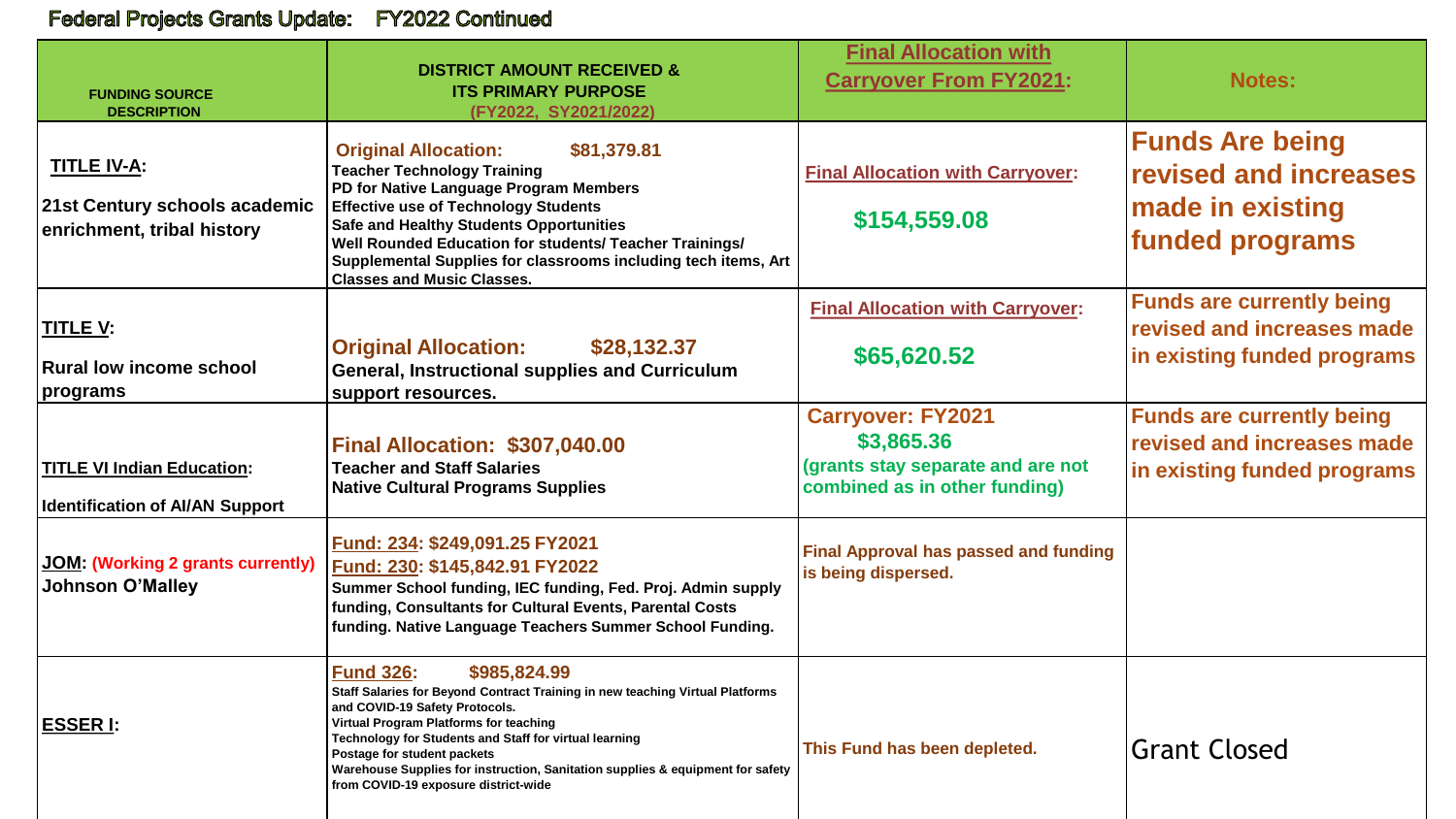| <b>FUNDING SOURCE</b><br><b>DESCRIPTION</b>                              | <b>DISTRICT AMOUNT RECEIVED &amp;</b><br><b>ITS PRIMARY PURPOSE</b><br>(FY2022, SY2021/2022)                                                                                                                                                                                                                                                            | <b>Final Allocation with</b><br><b>Carryover From FY2021:</b>                                                                                  | <b>Notes:</b>                                                                                                                                              |
|--------------------------------------------------------------------------|---------------------------------------------------------------------------------------------------------------------------------------------------------------------------------------------------------------------------------------------------------------------------------------------------------------------------------------------------------|------------------------------------------------------------------------------------------------------------------------------------------------|------------------------------------------------------------------------------------------------------------------------------------------------------------|
| <b>ESSER II:</b>                                                         | Fund 336: \$4,296,413.45<br><b>Beyond Contract PD Teachers/ Instructional Staff/</b><br><b>Administrators</b><br><b>HVAC</b><br><b>Asbestos Removal</b><br><b>Building Safety Upgrades</b><br><b>Supplies: Tech, COVID, Instructional, Security, Teacherage,</b><br><b>Building Sites, ESS, Transportation (2 buses)</b>                                | <b>Revision was Approved</b>                                                                                                                   | <b>Currently in process of</b><br>closing this grant, most<br>funding has been<br>obligated. Will be revised<br>one more time before<br>closing grant out. |
| <b>ESSER III:</b>                                                        | Fund 336: \$9,185,962.29<br>Summer School Salaries/Benefits next two years<br>PD Teachers & Paraprofessionals<br><b>HVAC Upgrades: Districtwide School Sites &amp; Teacherage</b><br><b>Districtwide Supplies: Security, Instructional, Districtwide</b><br><b>Building Equipment Upgrades, Tech, Transportation, Internet</b><br><b>Infrastructure</b> | <b>Funding obligated and</b><br>grant plans are currently<br>being examined by ADE                                                             |                                                                                                                                                            |
| <b>Accelerated Academies Grant (AAG)</b>                                 | Fund: 327: \$650,000.00<br>Summer School Intervention costs and supplies.                                                                                                                                                                                                                                                                               | <b>Intervention Programs will be</b><br>able to be purchased with the<br>carryover of remaining funds<br>per school site.                      |                                                                                                                                                            |
| <b>Systemic Leadership Development (SLD)</b>                             | Fund: 131: \$159,281.34<br><b>ELEVATE: Developing District-wide Leadership</b>                                                                                                                                                                                                                                                                          | 2 year training cohort of a<br>leadership team consisting of<br>District Admin, School Admin,<br>and Teacher Leaders from<br>each school site. |                                                                                                                                                            |
| <b>Comprehensive and Support &amp;</b><br><b>Improvement Grant (CSI)</b> | Fund: 130: \$43,719.42<br>TSI & CSI Targeted School Support (TCJHS Competitive Grant)                                                                                                                                                                                                                                                                   | <b>TCJHS District and ADE</b><br>support for School Site                                                                                       |                                                                                                                                                            |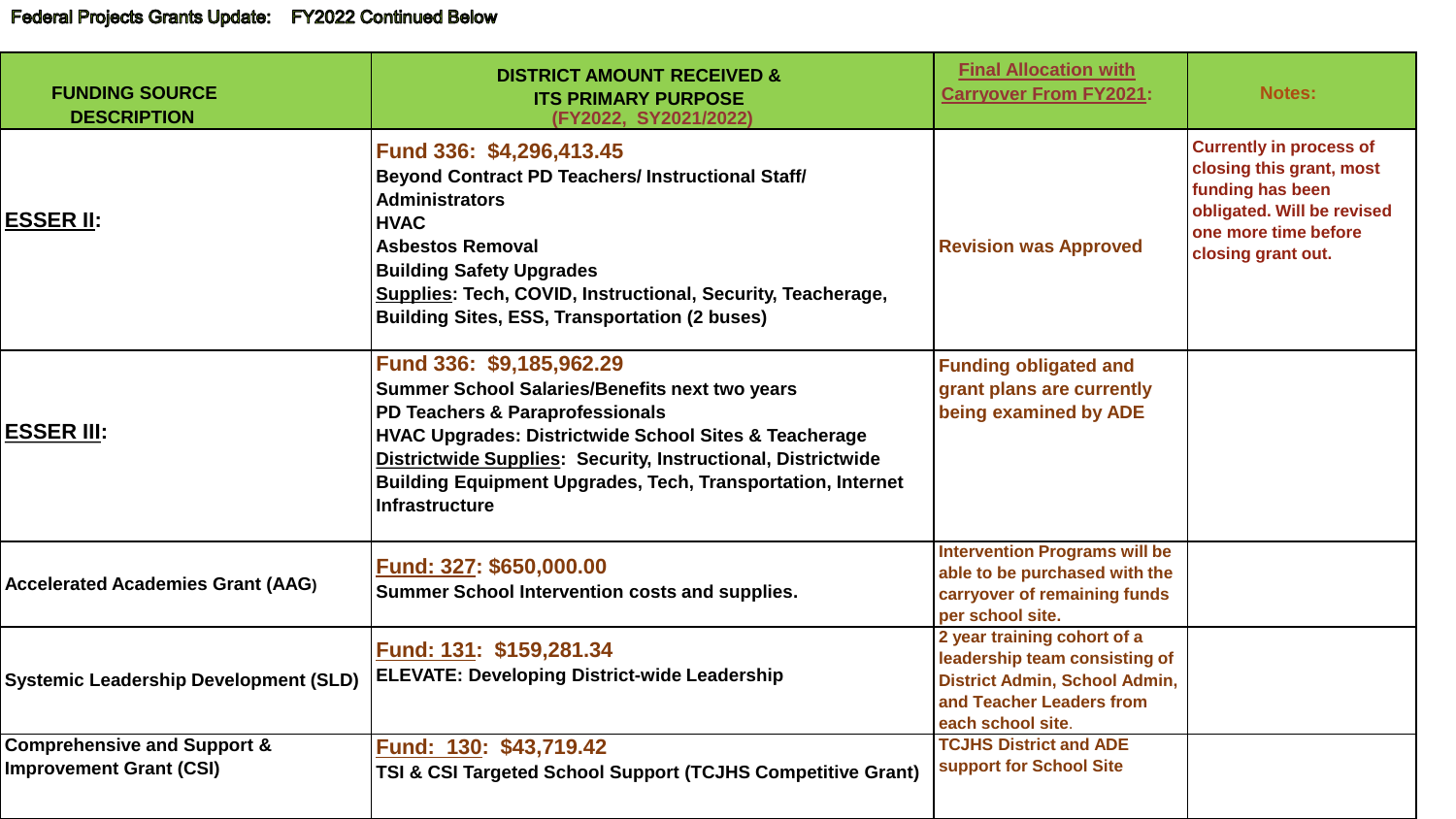## Two New Applications for SY2021/2022

| <b>Name of Grant</b>   | <b>District Allocation</b><br>and School Site           | <b>Purpose of Grant</b>                                                                                          | <b>Notes:</b>                                                                                                                  |
|------------------------|---------------------------------------------------------|------------------------------------------------------------------------------------------------------------------|--------------------------------------------------------------------------------------------------------------------------------|
| <b>State Tutoring</b>  | \$12,000.00 NAA<br>\$36,000.00 TCJHS<br><b>APPROVED</b> | Set up State Guidelines<br>for After School Tutoring<br>Program for Targeted<br>Schools.                         | <b>Principals are</b><br>coordinators and<br>responsible for making<br>sure guidelines are met to<br>help struggling students. |
| <b>ARP-Homeless II</b> | \$49,460.24<br><b>Pending Approval</b>                  | District-wide funding for<br>Students in need of<br>extra support as<br>identified using<br>homeless guidelines. | This grant is still in the<br>approval stage, waiting on<br>ADE to review and either<br>approve or deny the<br>application     |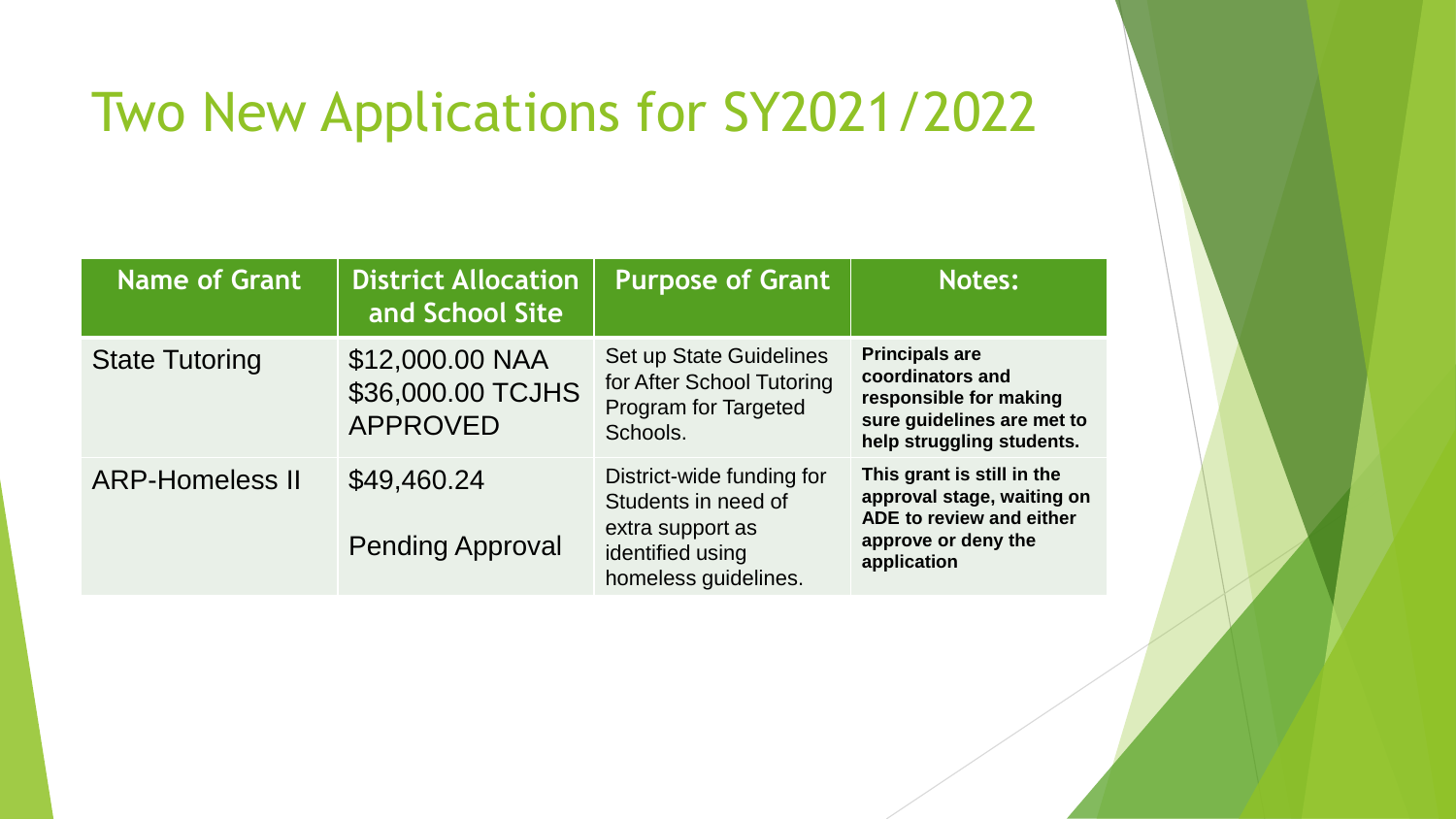#### **ESSER I Data: Grant Funding is depleted and is in final form for completion report with the ADE.**

| <b>ESSER I</b>                                                   | <b>Totals</b> |
|------------------------------------------------------------------|---------------|
| Salaries & Benefits PD Beyond Contract COVID &<br><b>Virtual</b> | \$200,950.04  |
| <b>Purchased Services</b>                                        | \$13,240.30   |
| <b>Student Tech &amp; Postage Work packs</b>                     | \$47,438.40   |
| <b>Supplies: Instructional &amp; COVID-19</b>                    | \$377,263.63  |
| <b>Capital Supplies &amp; Equipment COVID-19</b>                 | \$339,288.57  |
| <b>Indirect Costs</b>                                            | \$7,644.05    |
| <b>Total amount of grant:</b>                                    | \$985,824.99  |

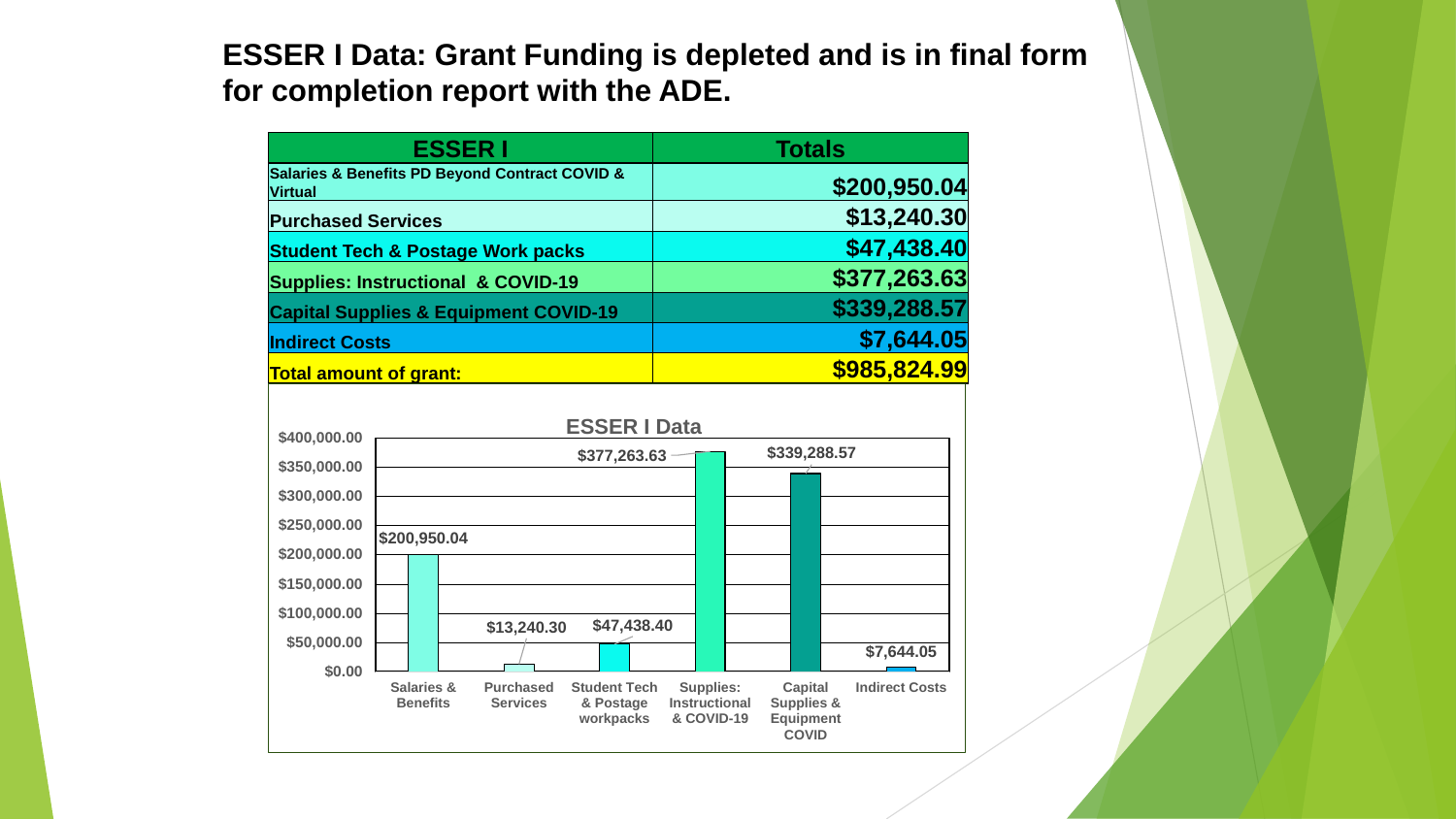#### **ESSER II Data: Funding is depleted and in final revision format**

| <b>ESSER II</b>                                                                             |                                                                              | <b>TOTALS</b>        |                         |                |                |
|---------------------------------------------------------------------------------------------|------------------------------------------------------------------------------|----------------------|-------------------------|----------------|----------------|
| <b>Salaries &amp; Benefits PD BYC</b>                                                       |                                                                              |                      |                         |                | \$94,780.87    |
| <b>Purchases Services</b>                                                                   |                                                                              |                      |                         |                | \$246,270.99   |
| <b>HVAC, Bidg Upgrades, Asbestos Removal</b>                                                |                                                                              |                      |                         |                | \$1,571,754.77 |
| <b>Instr. Supplies, ESS, Security, Tech,</b><br><b>COVID-19 Upgrades, Teacherage, Water</b> |                                                                              |                      |                         |                | \$317,311.30   |
| <b>Capital Supplies and Equipment</b>                                                       |                                                                              |                      |                         |                | \$1,989,256.93 |
| <b>Indirect Costs</b>                                                                       |                                                                              |                      |                         |                | \$77,038.59    |
| <b>Total For Grant:</b>                                                                     |                                                                              |                      |                         |                | \$4,296,413.45 |
|                                                                                             |                                                                              | <b>ESSER II Data</b> |                         |                |                |
| $$2,500,000.00$ -                                                                           |                                                                              |                      |                         |                |                |
|                                                                                             |                                                                              |                      |                         | \$1,989,256.93 |                |
| $$2,000,000.00 -$                                                                           |                                                                              |                      |                         |                |                |
|                                                                                             |                                                                              | \$1,571,754.77       |                         |                |                |
| $$1,500,000.00$ -                                                                           |                                                                              |                      |                         |                |                |
|                                                                                             |                                                                              |                      |                         |                |                |
|                                                                                             |                                                                              |                      | \$317,311.30            |                |                |
| $$500,000.00$ -                                                                             | \$246,270                                                                    |                      |                         |                |                |
|                                                                                             | \$94,780.87                                                                  |                      |                         |                | \$77,038.59    |
| \$0.00                                                                                      |                                                                              |                      | <b>Funding Projects</b> |                |                |
| <b>□ Salaries &amp; Benefits PD BYC</b>                                                     |                                                                              |                      |                         |                |                |
| <b>OPurchases Services</b>                                                                  |                                                                              |                      |                         |                |                |
|                                                                                             | <b>□HVAC, Bldg Upgrades, Asbestos Removal</b>                                |                      |                         |                |                |
|                                                                                             | □ Instr. Supplies, ESS, Security, Tech, COVID-19 Upgrades, Teacherage, Water |                      |                         |                |                |
|                                                                                             | ■ Capital Supplies and Equipment                                             |                      |                         |                |                |
| <b>■Indirect Costs</b>                                                                      |                                                                              |                      |                         |                |                |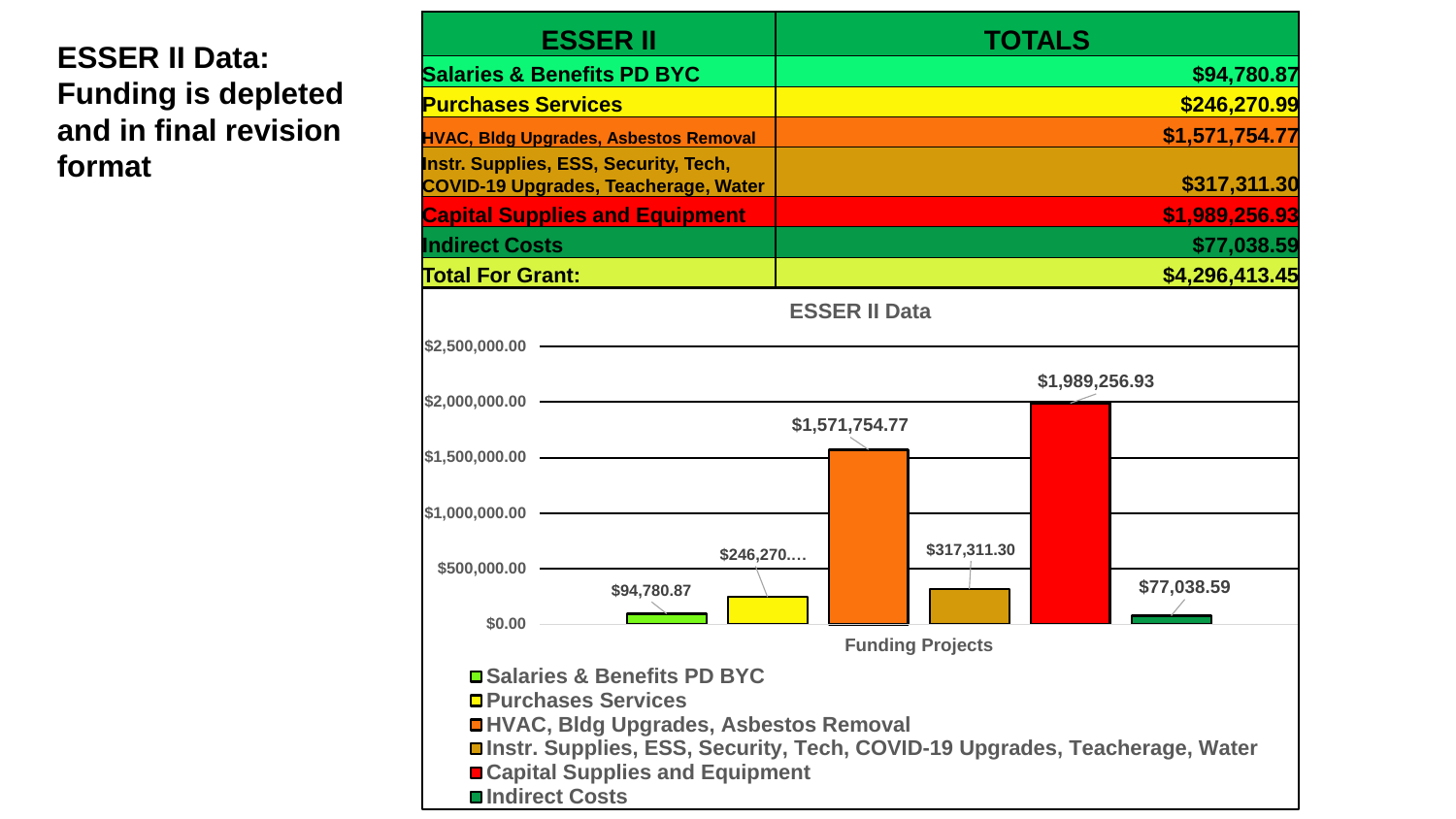#### **ESSER III Data: Funding is all obligated and pending ADE Approval of current plan.**

| <b>Totals</b>  |
|----------------|
| \$3,240,577.00 |
| \$682,694.35   |
| \$1,617,828.36 |
| \$3,449,114.72 |
| \$154,840.00   |
| \$40,907.86    |
| \$9,185,962.29 |
| ESSER III Data |

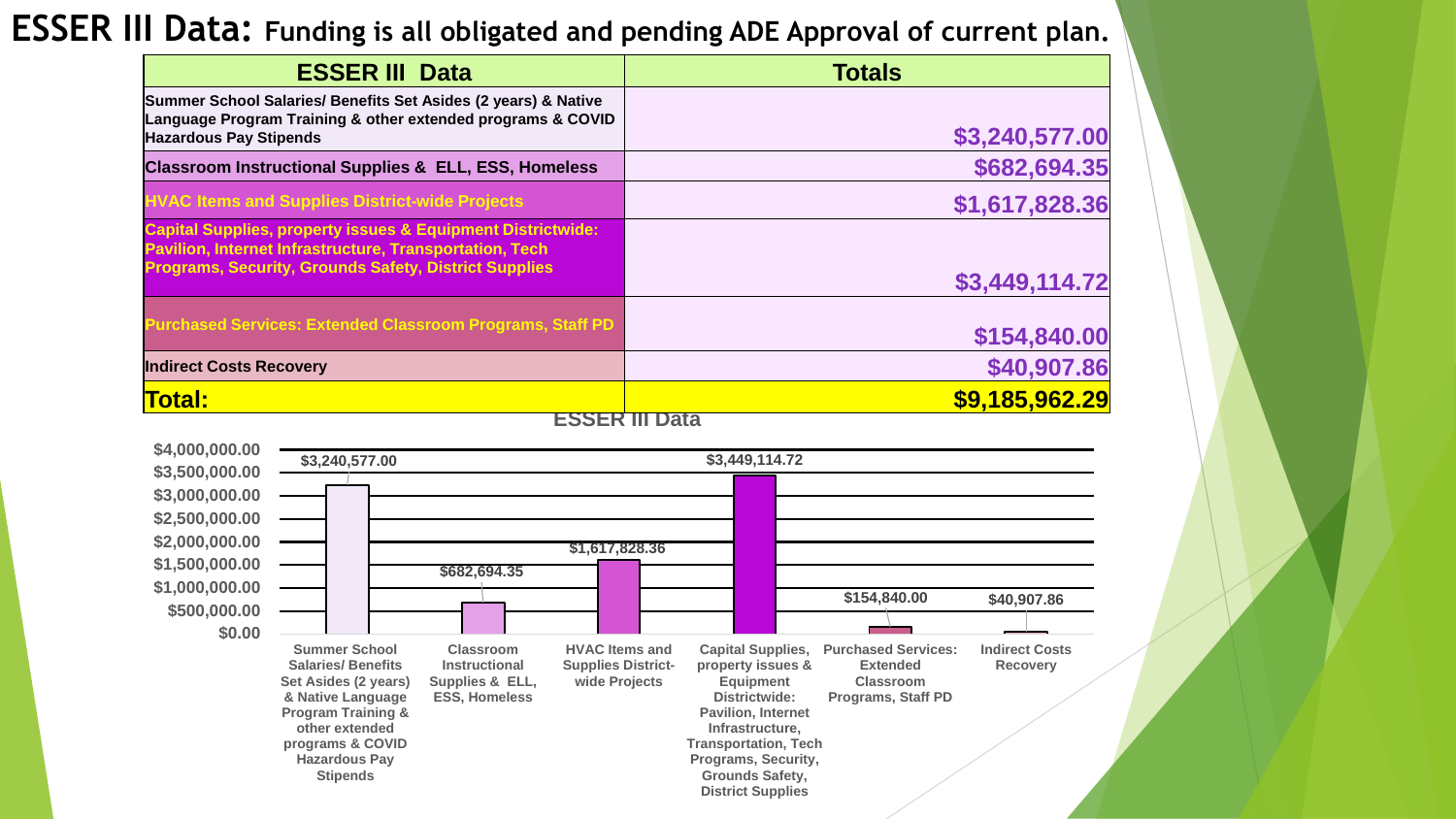#### HVAC Totals per Grant & Total Allocated to Date

|                                  | <b>HVAC Grant Allocations</b>             |                                            | <b>Totals:</b> |                                             |                |
|----------------------------------|-------------------------------------------|--------------------------------------------|----------------|---------------------------------------------|----------------|
|                                  | <b>ESSER I HVAC Allocations</b>           |                                            |                |                                             | \$0.00         |
|                                  | <b>ESSER II HVAC Allocations</b>          |                                            |                |                                             | \$1,571,754.77 |
|                                  | <b>ESSER III HVAC Allocations</b>         |                                            |                |                                             | \$1,617,828.36 |
| Total:                           |                                           |                                            |                |                                             | \$3,189,583.13 |
|                                  |                                           | <b>HVAC Grant Allocations</b>              |                |                                             |                |
| \$1,800,000.00<br>\$1,600,000.00 |                                           | \$1,571,754.77                             |                | \$1,617,828.36                              |                |
| \$1,400,000.00<br>\$1,200,000.00 |                                           |                                            |                |                                             |                |
| \$1,000,000.00                   |                                           |                                            |                |                                             |                |
| \$800,000.00<br>\$600,000.00     |                                           |                                            |                |                                             |                |
| \$400,000.00                     |                                           |                                            |                |                                             |                |
| \$200,000.00<br>\$0.00           | \$0.00                                    |                                            |                |                                             |                |
|                                  | <b>ESSER I HVAC</b><br><b>Allocations</b> | <b>ESSER II HVAC</b><br><b>Allocations</b> |                | <b>ESSER III HVAC</b><br><b>Allocations</b> |                |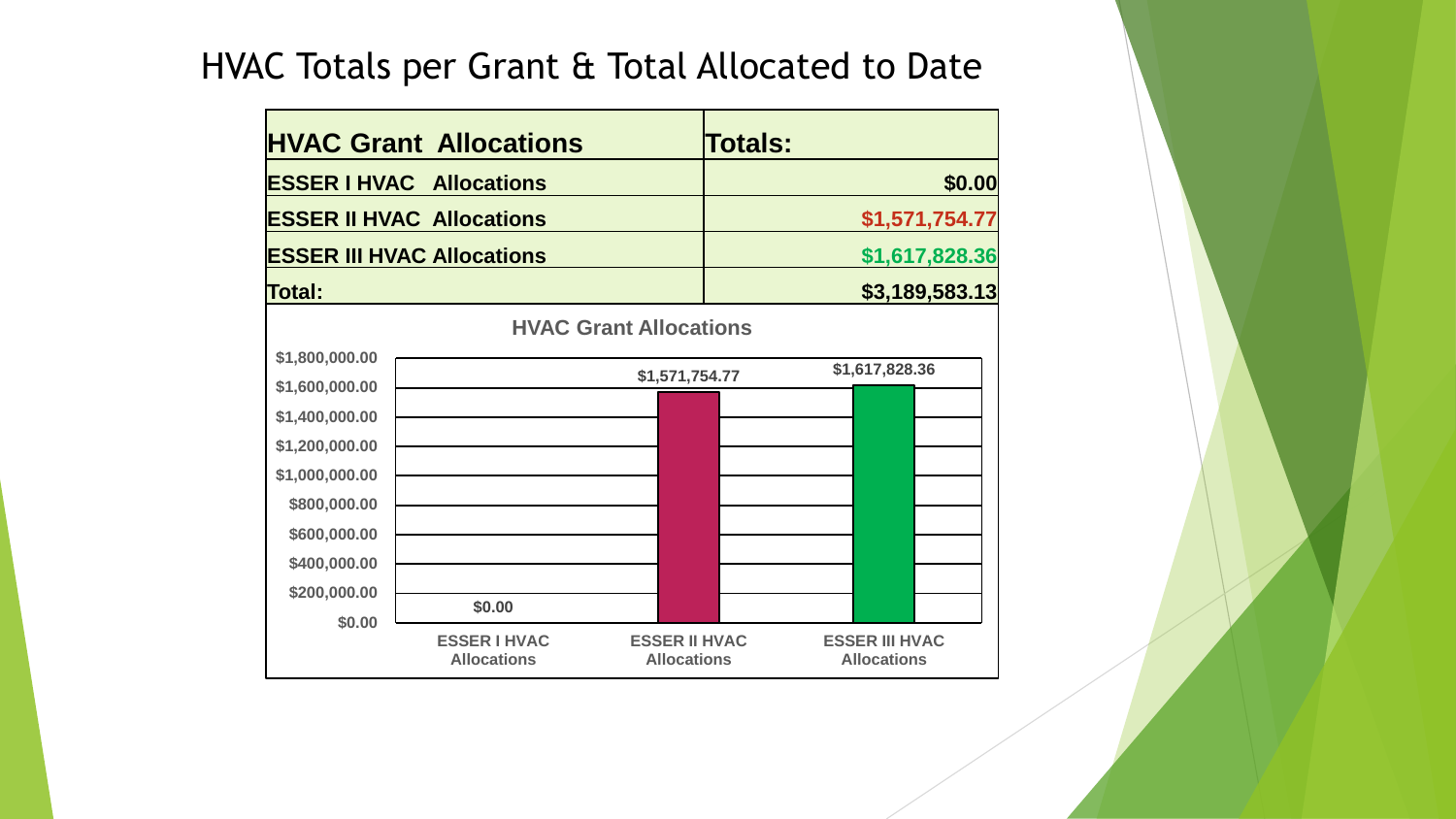### Total of All Grant Funding Available and Pending for School Year 2021/2022

|                                       | <b>Total Allocations for FY2022 w/</b> |
|---------------------------------------|----------------------------------------|
| <b>Grant Name</b>                     | <b>Carryover from FY2021</b>           |
| <b>Title I</b>                        | \$1,664,014.16                         |
| <b>Title II</b>                       | \$407,084.12                           |
| <b>Title III</b>                      | \$36,887.21                            |
| <b>Title IV-A</b>                     | \$154,559.08                           |
| <b>TitleV RLIS</b>                    | \$65,620.52                            |
| <b>Title VI Indian Ed. (2 Grants)</b> | \$310,905.36                           |
| JOM (2 grants)                        | \$394,934.16                           |
| <b>ESSER I</b>                        | \$985,824.99                           |
| <b>ESSER II</b>                       | \$4,296,413.45                         |
| <b>ESSER III</b>                      | \$9,185,962.29                         |
| <b>AAG</b>                            | \$650,000.00                           |
| <b>SLD</b>                            | \$159,281.34                           |
| <b>CSI</b>                            | \$43,719.42                            |
| <b>State Tutoring</b>                 | \$48,000.00                            |
| <b>Homeless II (Pending)</b>          | \$49,460.24                            |
| <b>Final Total All Grants:</b>        | \$18,452,666.34                        |